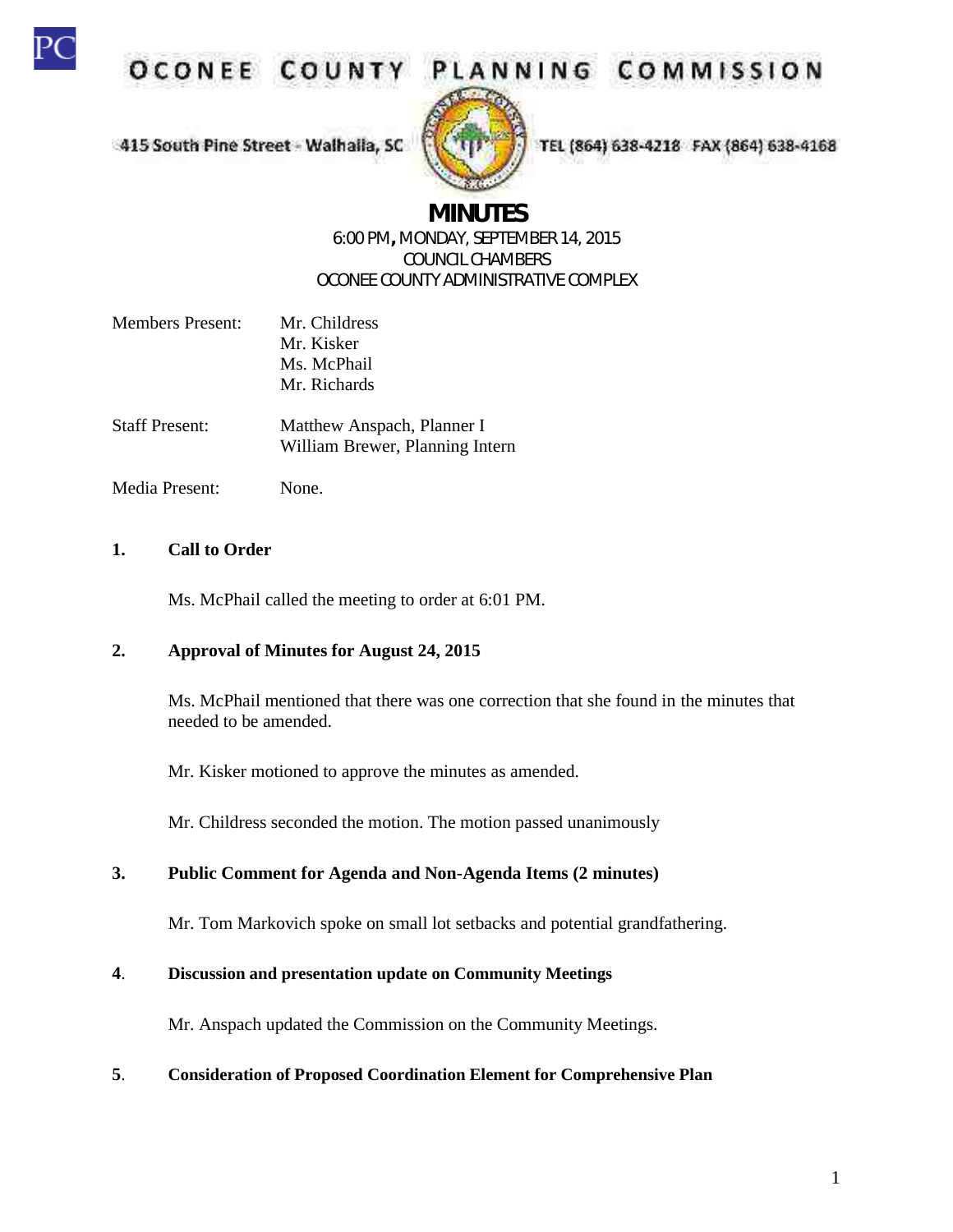Mr. Anspach mentioned that no new work had been done in regards to the current Coordination Element draft and that staff would recommend a vote to recommend that the element be included in the update to the Comprehensive Plan.

Mr. Richards motioned to recommend to County Council that the Coordination Element be included in the updated Comprehensive Plan.

Mr. Childress seconded the motion. The motion passed unanimously.

## **6. Ordinance 2015-28 – Gardiner Group PDD**

Mr. Russ Gardiner gave an overview of his proposed Planned Development District.

## **7. Discussion on Planning Commission Rules**

Mr. Anspach presented the Commission with a copy of the current rules for the Planning Commission. He pointed out some potential edits to the rules and asked that the Commission review the rules and come up with any suggestions for possible changes to be voted on at the October 12 Planning Commission meeting.

### **8. Old Business**

Mr. Anspach updated the Commission on the issues concerning Wi-Fi tower permitting.

Mr. Richards spoke on the review for Chapter 32/38 and his understanding that it was illegal. He asked that Chairwoman McPhail contact the Council Chair and County Attorney about getting rid of the work that was done and canceling and further potential workshops on work done by the subcommittee.

Mr. Anspach posed that the subcommittee was actually not illegal.

Mr. Richards mentioned there was some confusion on its legality after looking at how the Agricultural Committee was to be formed, whether the Planning Commission could legally form any committees. He also mentioned that communication towers could not be restricted by local zoning laws, according to federal law.

Mr. Anspach discussed that based on his limited research, that communication towers could be regulated consistent to local zoning ordinances and even for aesthetic reasons. He added that at the same time, more legal counsel would need to be given before any new regulations were considered.

## **9. New Business**

Mr. Anspach spoke on the issue of potential small lot setback solutions.